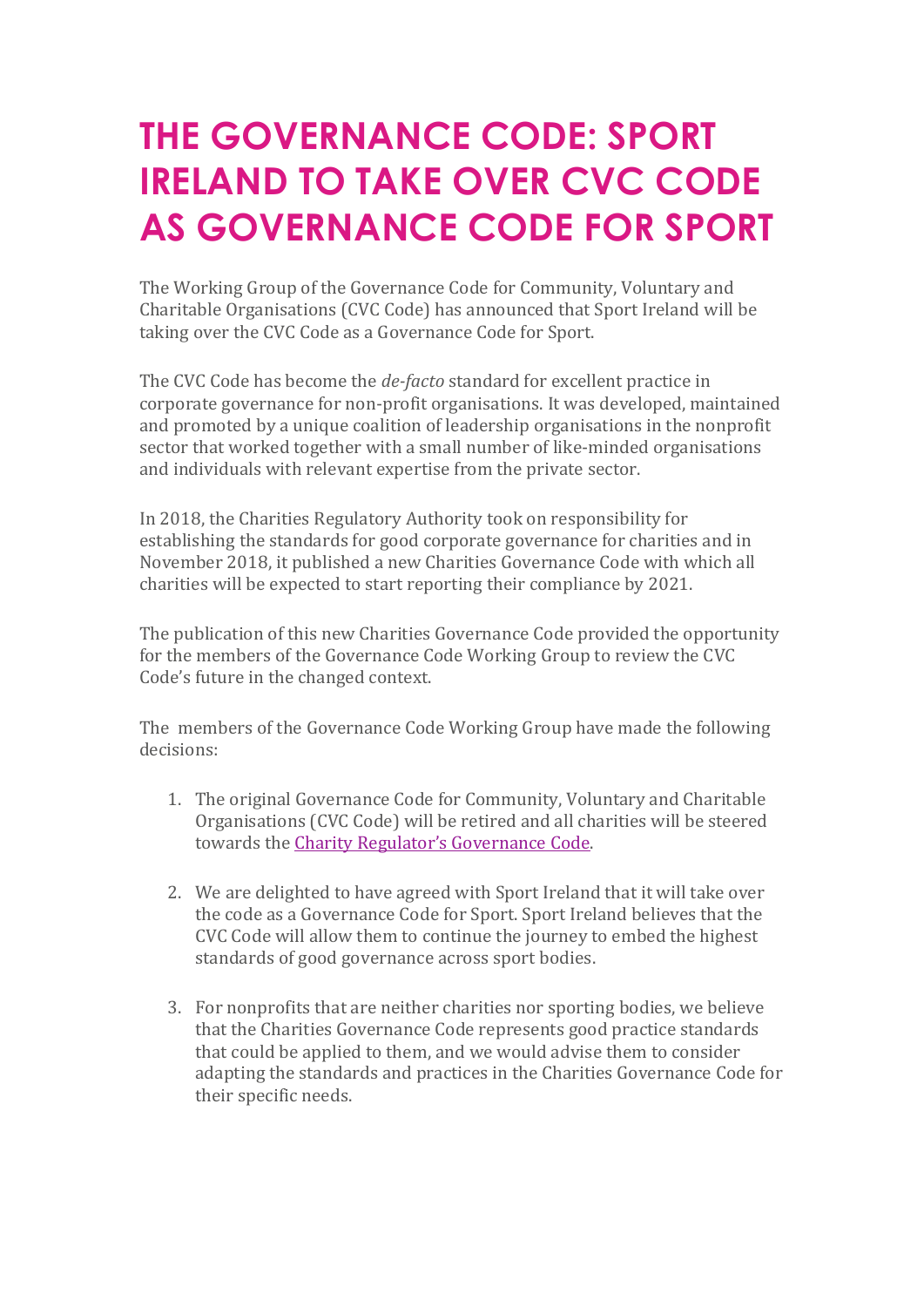4. We have adapted and will leave the website www.governancecode.ie available, solely as a legacy website and as a source of resources for those that want it.

Chair of the Governance Code Working Group and Chief Executive of Volunteer Ireland, Nina Arwitz, said: "The members of the Working Group are proud to have *led* the movement around improved governance for community, voluntary and *charitable organisations in Ireland, and played a role in building trust in our sector* at a time when it was particularly needed. Ten years since we started this journey *in* 2009, we can say that our job is done and pass the mantle to the Charities *Regulator and also to Sport Ireland."*

Chairman of Sport Ireland, Kieran Mulvey, said: "This is an important step for *Sport Ireland, which has a long history with the Code, having been the first state body* to adopt the Code as best practice for our sector in 2013. In taking over the *Code, Sport Ireland is reaffirming its commitment to supporting all of funded bodies in putting in place and maintaining robust corporate governance structures. I* would like to thank the Governance Code Working Group for their hard work over *the last ten years in developing and rolling out the Code, which set a high bar for* standard not just for sporting bodies, but also for many other organisations."

Read the Governance Code Working Goup's full statement here and you can Read Sport Ireland's statment here (PDF).

Details of the Governance Code for Sport will be available at: www.sportireland.ie

The members of the Governance Code Working Group are:

- $\bullet$  The Wheel
- Boardmatch Ireland
- Business in the Community
- Carmichael
- Charities Institute Ireland
- Clann Credo
- The Corporate Governance Association of Ireland (CGAI)
- Disability Federation of Ireland